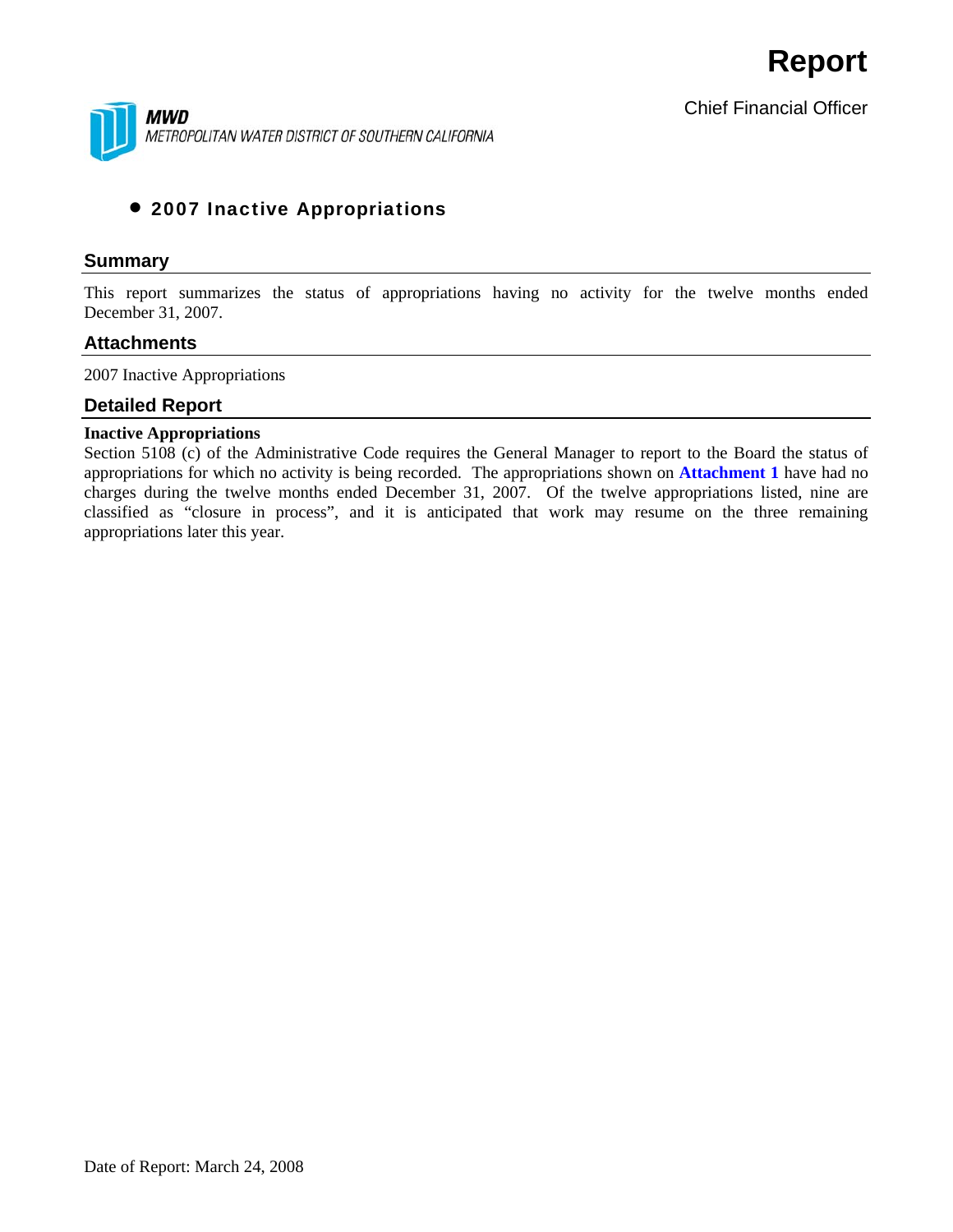# **List of Inactive Appropriations**

**As of December 2007** 

| Appropriation | Description                                                                       | Appropriation<br>Amount | Cost-to-Date | <b>Balance</b> | <b>Status</b> | Explanation                                                                                                                                                                                                                   |
|---------------|-----------------------------------------------------------------------------------|-------------------------|--------------|----------------|---------------|-------------------------------------------------------------------------------------------------------------------------------------------------------------------------------------------------------------------------------|
| 15003         | Miscellaneous Land<br>Purchases                                                   | \$150,000               | \$125,769    | \$24,231       | A             | Recommended for closure, as all projects are closed.                                                                                                                                                                          |
| 15006         | Inland Feeder System<br>Pipelines Right of Way                                    | 2,400,000               | 2,147,321    | 252,679        | A             | Recommended for closure, as all projects are closed.                                                                                                                                                                          |
| 15099         | <b>Granular Activated Carbon &amp;</b><br><b>Oxidants Study</b>                   | 26,900,000              | 26,834,779   | 65,221         | A             | Recommended for closure, as all projects are closed.                                                                                                                                                                          |
| 15155         | <b>IID &amp; MWD Conservation</b><br>Agreement                                    | 113,000,000             | 109,596,896  | 3,403,104      | A             | Recommended for closure, as all projects are closed.                                                                                                                                                                          |
| 15216         | Weymouth Filtration Plant -<br>Ferric Chloride Retrofit &<br>Storage Augmentation | 1,700,000               | 1,583,197    | 116,803        | A             | Recommended for closure, as all projects are closed.                                                                                                                                                                          |
| 15239         | Diemer Filtration Plant -<br><b>Chlorination System</b><br>Modifications          | 4,195,000               | 4,058,653    | 136,347        | Α             | Recommended for closure, as all projects are closed.                                                                                                                                                                          |
| 15252         | Jensen Filtration Plant-<br><b>Effluent Conduit Replacement</b>                   | 1,150,000               |              | 1,150,000      | $\mathsf{A}$  | Recommended for closure. Total project cost was<br>\$1,095,974. Staff was successful in obtaining<br>reimbursement of \$539,651. Unreimbursed costs of<br>\$556,323 will be charged to the appropriation.                     |
| 15304         | Jensen Filtration Plant-<br><b>Washwater Reclamation Plant</b><br>No. 2 Upgrade   | 550,000                 |              | 550,000        | A             | Recommended for closure. Board action to<br>appropriate funds also authorized staff to take<br>necessary action to seek reimbursement of<br>appropriated funds. Staff was successful; contractor<br>reimbursed costs in full. |
| 15324         | Water Storage and Transfer<br>Program, Cadiz Land<br>Company                      | 2,515,000               | 2,374,529    | 140,471        | B             | Recommended to remain open due to potential<br>litigation.                                                                                                                                                                    |
| 15325         | Demonstration Project for the<br>Hayfield/Chuckwalla Basins<br>Storage Program    | 9,750,000               | 1,424,277    | 8,325,723      | B             | Recommended to remain open, as an active plan for<br>the future of the Hayfield/Chuckwalla project is being<br>developed. The plan will be presented to the Board for<br>consideration and action.                            |